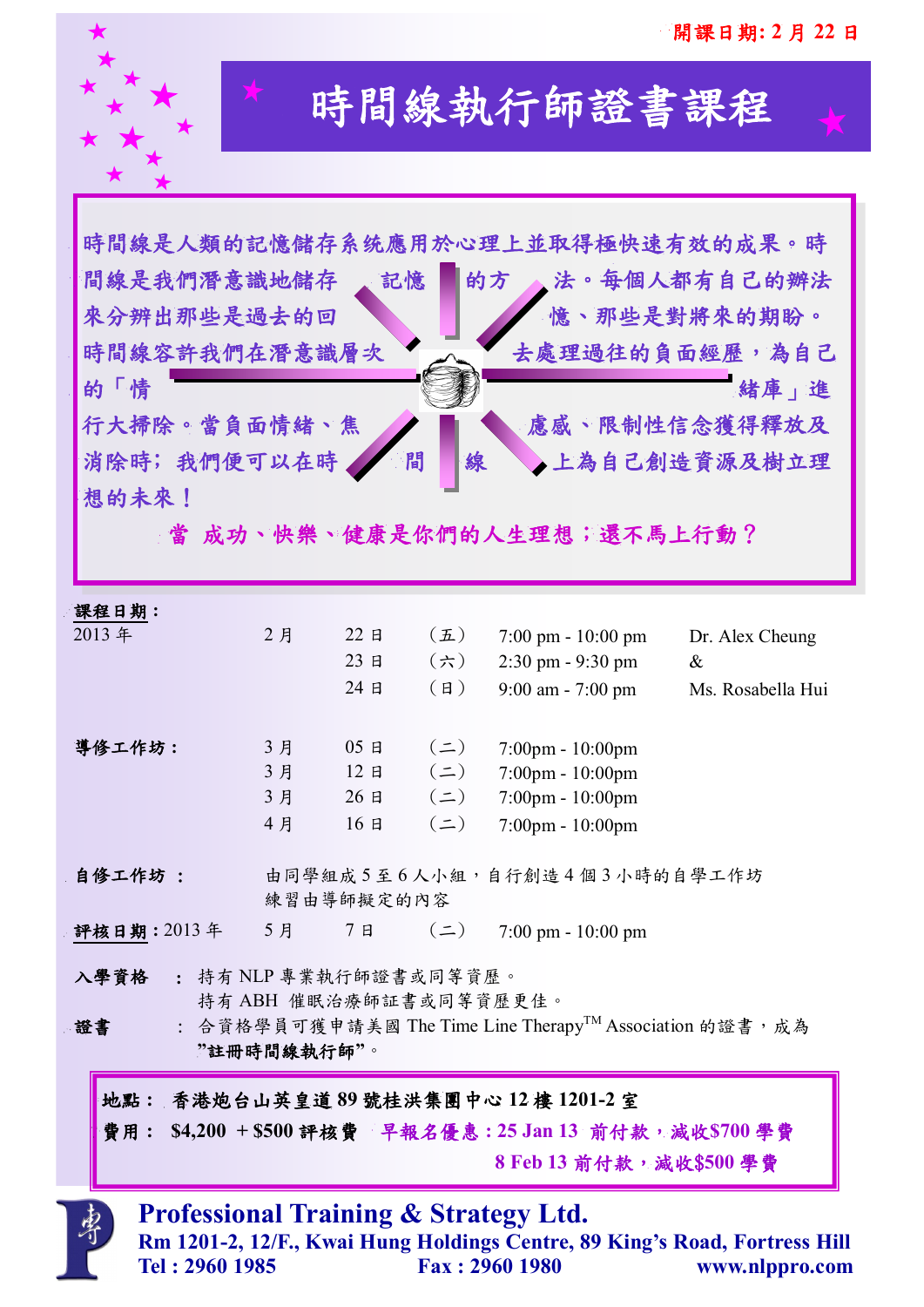# 課程內容

### 1. **Introduction to Time Line**

- $\triangleright$  Memory Management
- $\triangleright$  Finding & Testing the Time Line
- > Characteristics of 'In Time'/ 'Through Time'

## 2. **Time Line Techniques**

- $\triangleright$  Finding the Root of the Problem
- $\triangleright$  Release Negative Feelings & Anxiety
- $\triangleright$  Remove Limiting Beliefs

#### 3. **Using Time Line for Resources Creation**

- $\triangleright$  Access & Re-valid the Past Resource
- Create the Future Resource
- $\triangleright$  Time Line in Management Applications
- $\triangleright$  Beyond Traditional Time Management
- $\triangleright$  Create your Future

# **1.** 時間線簡介

- > 記憶力管理
- 找尋及測試時間線
- 內/外時間線的特點及功能

### **2.** 時間線技巧

- 找出問題的根源
- 釋放負面情緒及焦慮感
- 消除限制性信念

## **3.** 利用時間線創造資源

- 重整過去資源
- 創造未來資源
- 時間線在商業管理之運用
- 超越傳統「時間管理」技巧
- 開創燦爛及美麗未來

# 導師

Master Trainer : Dr. Alex Cheung, Certified Master Trainer of Time Line Therapy TLTA Certified NLP Coach Trainer of ABNLP Master Trainer of NLP

Trainers : Ms. Rosabella Hui Certified NLP Trainer Certified Time Line Master Practitioner









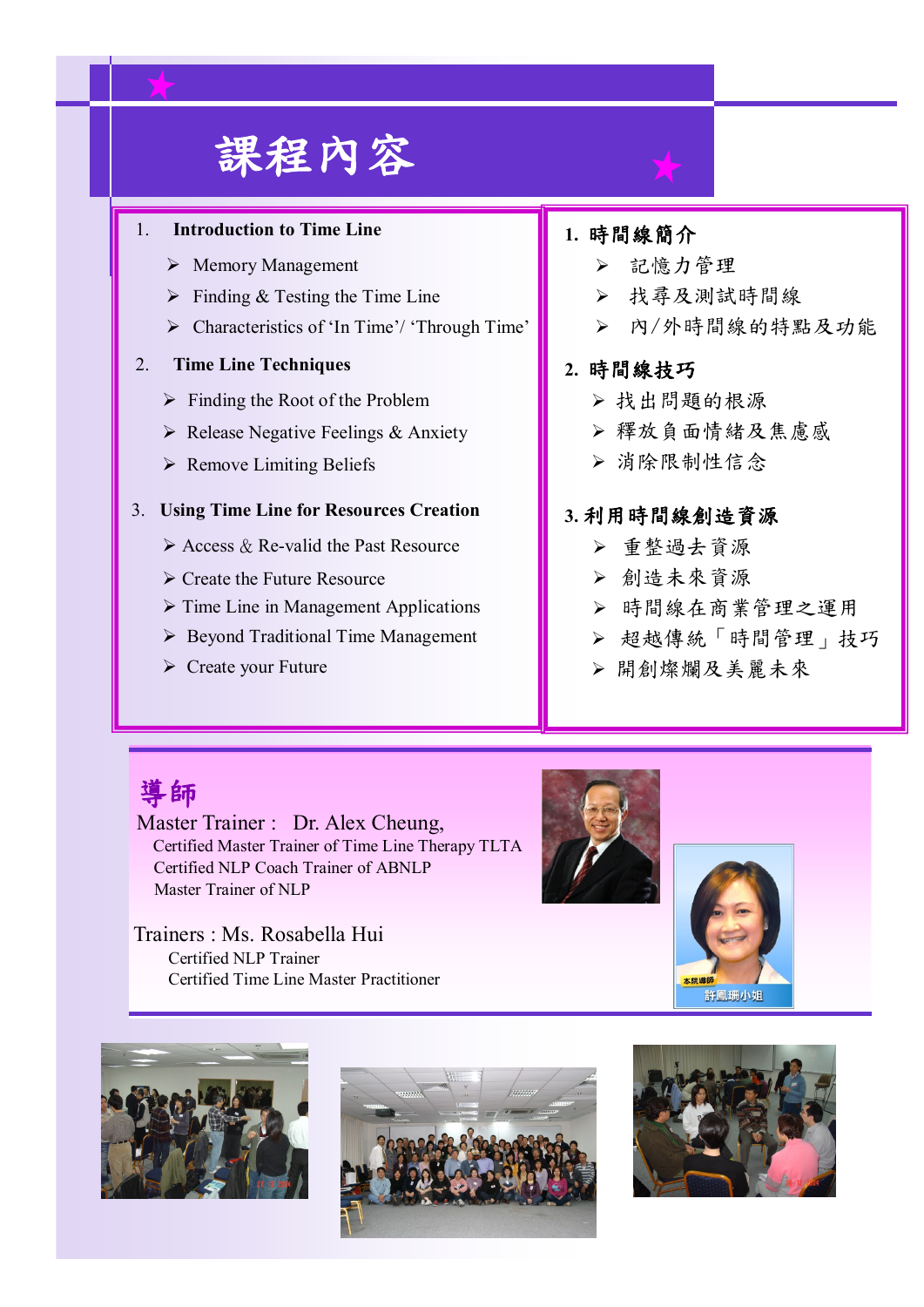|                                | 專業培訓及策略有限公司                                                                                               |        | 课程编號        |
|--------------------------------|-----------------------------------------------------------------------------------------------------------|--------|-------------|
|                                |                                                                                                           |        |             |
|                                | 報名表格                                                                                                      |        |             |
| 個人資料                           |                                                                                                           |        |             |
| 姓名 (中文)                        |                                                                                                           |        | 英文名 _______ |
|                                | (請依身份証明文件,用正楷清楚填寫中英文姓名,以便辦理証書)                                                                            |        |             |
| 住址:                            | 電話                                                                                                        | 電郵:    | 職業/職位:      |
|                                | 手機:                                                                                                       |        |             |
|                                | 公司:                                                                                                       | 傳真:    |             |
|                                | 住宅:                                                                                                       |        |             |
|                                |                                                                                                           |        |             |
|                                | 是否持有執行師證書 (請附上証書作紀錄)                                                                                      |        |             |
|                                | 從何處得知此課程: □ 朋友 _______ □ 報章 ________ □ 電郵 ________                                                        |        |             |
|                                | ■ 搜尋器: Yahoo.com / Google.com / YP.com.hk                                                                 |        |             |
|                                |                                                                                                           |        |             |
| 報讀課程                           |                                                                                                           |        | 費用 HK\$     |
| 時間線治療執行師課程                     |                                                                                                           | 學費     | \$          |
|                                |                                                                                                           | *減特別優惠 | $(\$\)$     |
|                                |                                                                                                           | 實付     |             |
|                                |                                                                                                           |        |             |
|                                |                                                                                                           |        |             |
|                                |                                                                                                           |        |             |
| Payment Method 付款辦法<br>現金 Cash |                                                                                                           |        |             |
|                                | 以 Visa / Master Card 付款; Card No. 信用咭號碼 __________________________Expire Date 有效日期 _________              |        |             |
|                                | 現授權予 貴公司於上列信用咭支取學費:HK\$_______________ Bank Name 銀行 _____________________________                         |        |             |
|                                | Name of Card Holder 持咭人姓名 __________________________Signed by Card Holder 持咭人簽署 __________                |        |             |
|                                | Deposit the captioned net amount into Hong Kong Shanghai Banking Corporation Account No. #450-1-043766 of |        |             |
|                                |                                                                                                           |        |             |
|                                | 存入款項: 香港上海匯豐銀行戶口號碼 #450-1-043766 ("Professional Training & Strategy Ltd") 並將銀行存款                          |        |             |
| 收據一併交回。                        |                                                                                                           |        |             |
|                                | ★ 本人確知以上資填寫資料正確無誤。                                                                                        |        |             |

簽署 : \_\_\_\_\_\_\_\_\_\_\_\_\_\_\_\_\_\_\_\_\_\_\_\_\_\_\_\_\_\_\_\_\_\_\_\_\_\_\_\_\_\_\_ 日期 : \_\_\_\_\_\_\_\_\_\_\_\_\_\_\_\_\_\_\_\_\_\_\_\_\_\_